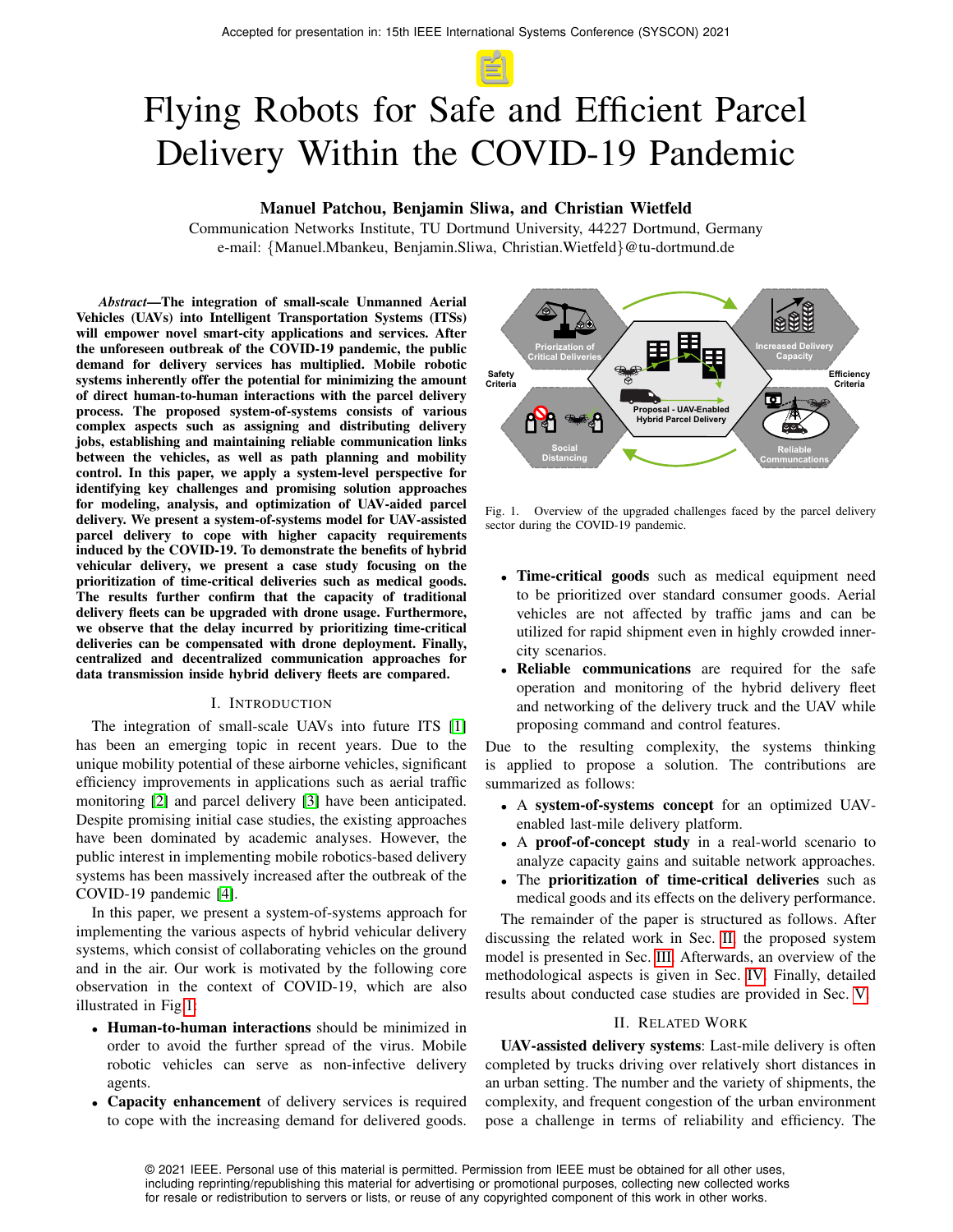inclusion of UAVs in the last mile delivery fleet is now under active consideration and testing.

A novel approach in this direction lets the delivery truck carry the drones when leaving the depot center. These are then dispatched along the route to autonomously deliver parcels up to a certain distance from the truck. This approach requires finding an optimal route for the delivery truck, taking into account the mobility range of its associated delivery drones, which is limited by their battery capacity thereby leading to a new class of *hybrid* Travelling Salesman Problem (TSP). This optimization problem was labeled the Flying Sidekick Travelling Salesman Problem (FSTSP) in one of its earliest formulations as a Mixed Integer Programming (MIP) problem and presented with a heuristic solution approach in [\[5\]](#page-5-4). The initial TSP tour is iteratively updated by checking whether the next node shall be served by a drone and assigning it accordingly. The work in [\[6\]](#page-5-5) derived several worst-case results on the hybrid routing problem with drones, such as the maximal savings, which can be obtained by their usage. A dynamic pickup and delivery approach, allowing aerial vehicles to pick up packets from a moving truck and autonomously complete deliveries, was investigated in [\[7\]](#page-5-6). Comparing this approach to the more traditional one, where the drones deliveries may only be started when the truck stops to complete a delivery, shows further performance improvements.

Drone aided parcel delivery must be, like all autonomous vehicles applications, guaranteed sufficient networking resources for monitoring, safety, and operational purposes. As such, providing cellular connectivity to low altitude UAVs has gathered increasing interest from the industry [\[8\]](#page-5-7) 3rd Generation Partnership Project (3GPP). The variation in resource availability is also of importance, for example, forecasting the data rate along vehicular trajectories. Use cases and standard mechanisms proposals for *predictive Quality of Service (QoS)* are presented in [\[9\]](#page-5-8). An overview of distinct communication QoS requirements for UAV applications, differentiated, among other criteria, by the nature of transmitted data is given in [\[10\]](#page-5-9). An additional UAV enabled application is presented in [\[11\]](#page-5-10), where a ground vehicular network is enhanced with multiple UAVs forming an aerial sub-network through Air-to-Air (A2A) and Air-to-Ground (A2G) links.

Simulation of UAV networks: Simulation is still the leading approach for validating and evaluating vehicular network solutions, as shown in [\[12\]](#page-6-0). Different simulation frameworks for UAV networks have already been proposed. *CommUnicationS-Control distribUted Simulator (CUSCUS)*[\[13\]](#page-6-1) provides interconnection of ns-3 and Framework libre AIR (FL-AIR) based on Linux containers with some limitations regarding simulated network connectivity, as Long Term Evolution (LTE), is currently not supported. *FlyNetSim*[\[14\]](#page-6-2) is a Hardware-in-the-Loop (HIL) focused platform, which follows a middleware-based approach to couple ns-3 with Ardupilot. LIghtweight ICT-centric Mobility Simulation (LIMoSim) [\[15\]](#page-6-3) applies

a shared codebase approach, thus avoiding Inter-Process Communications (IPC) overhead, to couple ns-3 with the LIMoSim mobility kernel supporting hybrid combinations of ground and aerial vehicles. A dedicated extension was provided in [\[3\]](#page-5-2) to bring native simulation support of UAV-aided parcel delivery mobility and communications.

Machine learning: Data-Driven Network Simulation (DDNS) [\[16\]](#page-6-4) is a novel concept for analyzing the end-to-end performance of anticipatory mobile networking systems while leveraging an accurate and fast network simulation, based on the observation of *concrete environments* in combination with machine learning models. The generated network behavior's accuracy is comparable to what system-level simulations provide without the usual overhead associated to protocol simulation. [\[17\]](#page-6-5) proposes a lightweight alternative to computationally expensive ray tracing evaluations often based on extensive knowledge of scenario topology. The model aided deep learning extracts radio propagation characteristics from aerial images of the receiver environment. A comprehensive summary of machine learning methods and their different communication networks related applications is provided in[\[18\]](#page-6-6).

# <span id="page-1-0"></span>III. PROPOSED SYSTEM-OF-SYSTEMS MODEL FOR UAV-AIDED PARCEL DELIVERY

In this section, we present a hybrid vehicular delivery service concept to cope with increasing demand, which can be induced by special situations such as the COVID-19 pandemic, and we identify requirements and promising solution approaches. The overall system-of-systems architecture model of the proposed hybrid vehicular delivery service is shown in Fig. [2.](#page-2-0) It consists of three closely related building blocks which are explained in further details in the following paragraphs.

# *A. Core Delivery System*

The core delivery system provides the interfaces of service which can be used to provision and interact with consumer facing applications or internal service provider tools. It is further divided into two specialized subsystems for delivery and fleet management.

Delivery management subsystem: One major requirement of the service is a channel through which delivery jobs can be created. The service must offer interfaces allowing external provisioning of deliveries with additional metadata specification to allow categorization. These interfaces must support common communication protocols and standards for flexible integration. The aforementioned job categorization is used to classify delivery requests into *time-critical* (e.g., for medical applications) and *best-effort* deliveries. This classification is used by the job *scheduling* algorithm to increase service performance and meet the deadlines of timecritical deliveries by respecting a set of prioritization rules for the final job assignment process.

Fleet management subsystem: Operating such a decentralized system requires *monitoring* in order to assess the system's performance, detect optimization potential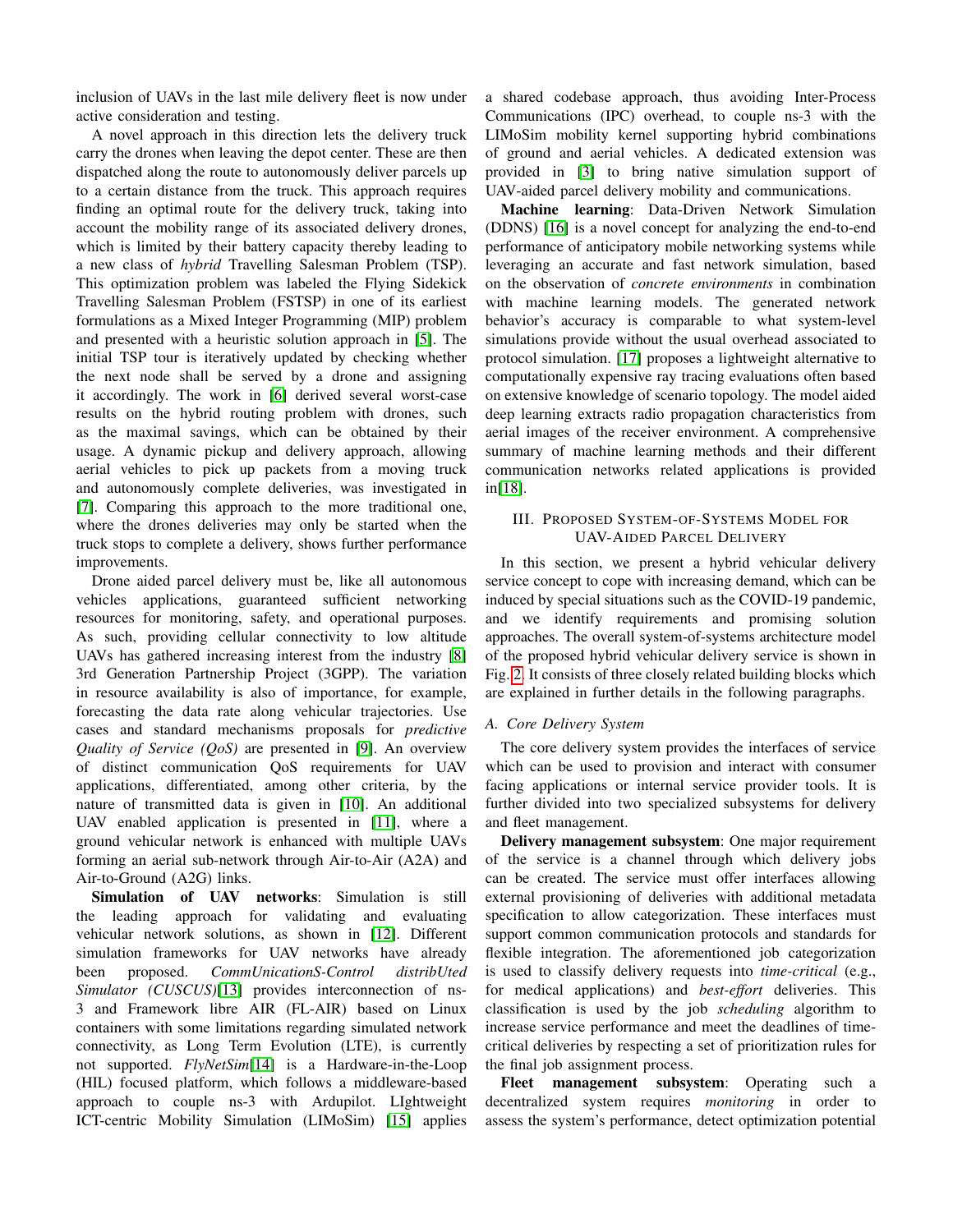

Fig. 2. System-of-systems architecture model of hybrid vehicular delivery service implementation. The delivery fleet comprises cooperating vehicles on the ground and in the air.

or bottlenecks, and provide tracking features. One very common feature directed to consumers in last-mile delivery is parcel tracking, allowing them to follow the journey of their parcel. Tracking of delivery agents is important to the service provider and is provided as well.

In addition to the monitoring feature, remote *command and control* is needed to constantly watch over the delivery fleet and promptly react to unforeseen events. Control can be exerted in a soft way, using path planning to reroute delivery agents, by defining waypoints to which they autonomously navigate. A strict control mode is provided as well to allow taking full remote control of the delivery drones in urgent and delicate circumstances.

While path planning may only consist of sending waypoints amounting to a few bytes to the delivery UAVs, full vehicle teleoperation requires guaranteeable network performance for the end-to-end latency, data rate, and Packet Delivery Ratio (PDR). As a consequence, the usage of drones as delivery agents has specific requirements which are discussed next.

#### <span id="page-2-3"></span>*B. Reliable and Efficient Communications*

The availability of a reliable and efficient means of communication between the different agents and the command and control service is one of the prerequisites for implementing UAV enabled delivery services and autonomous vehicular applications in general. Taken from [\[10\]](#page-5-9), general network requirements for typical UAV applications are shown in the table Tab. [I,](#page-2-1) while more network requirements for more specific UAV use cases can be seen from Tab. [II.](#page-2-2)

For establishing and maintaining communication links with the delivery fleet, we propose the exploitation of two network

<span id="page-2-1"></span><span id="page-2-0"></span>TABLE I GENERAL REQUIREMENTS OF TYPICAL UAV APPLICATIONS

| Link Data Type             | Data Rate                      | <b>Reliability</b>         | Latency                           |
|----------------------------|--------------------------------|----------------------------|-----------------------------------|
| DL C&C<br>UL C&C           | $60-100$ kbps<br>$60-100$ kbps | $10 - 3$ PER<br>$10-3$ PER | 50 ms<br>$\overline{\phantom{a}}$ |
| <b>UL</b> Application Data | up to 50 Mbps                  | $\overline{\phantom{a}}$   | Similar to<br>terrestrial user    |

<span id="page-2-2"></span>C&C: Command and Control DL: Downlink, UL: Uplink, PER: Packet Error Rate

TABLE II NETWORK REQUIREMENTS FOR UAV APPLICATIONS

| <b>Application</b>        | Latency  | Data rate (DL/UL)   |
|---------------------------|----------|---------------------|
| Drone delivery            | 500 ms   | 300 Kbps / 200 Kbps |
| Drone filming             | $500$ ms | 300 Kbps / 200 Kbps |
| Access point              | $500$ ms | 300 Kbps / 200 Kbps |
| Infrastructure inspection | 3000 ms  | 300 Kbps / 10 Mbps  |
| Search and rescue         | $500$ ms | 300 Kbps / 6 Mbps   |

DL: Downlink, UL: Uplink

optimization principles, which are further introduced in the following paragraphs.

Anticipatory mobile networking: Opportunistic data transfer for delay-tolerant data allows saving network resources by transmitting large data chunks in a contextaware manner, preferably during *connectivity hotspots* [\[19\]](#page-6-7). This improves power consumption, which is critical for battery-constrained devices. The context-aware transmission predicts the network quality based on the variation of network indicators and the vehicle's position over time. An advanced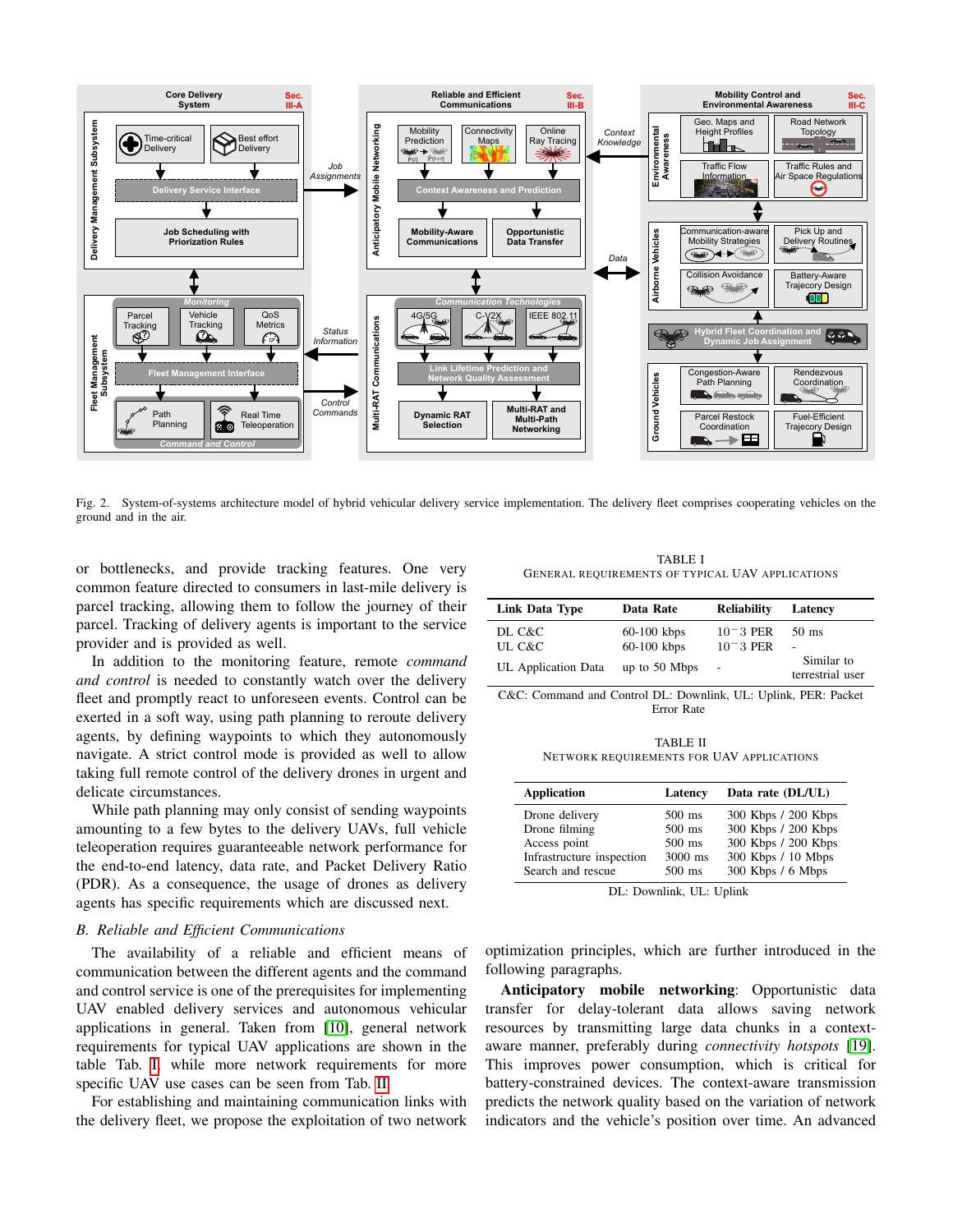version uses machine learning models to produce more accurate predictions. Inversely, local routing decisions [\[20\]](#page-6-8) can be made using these predictions, thereby preferring the routes with better network conditions. Using these models on the delivery agents requires rapid prototyping of the targeted systems and a suitable methodology to migrate highlevel machine learning models to resource-constrained Internet of Things (IoT) platforms. LIghtweight Machine learning for IoT System (LIMITS) [\[21\]](#page-6-9) allows automating high-level machine learning tasks and automatically deriving  $C/C++$ implementations of trained prediction models that can be executed on real-world platforms as well as in system-level network simulations such as Network Simulator 3 (ns-3).

Multi-Radio Access Technology (RAT) allows utilizing redundant communication interfaces for network communications, thus freeing systems from a critical dependency on the network infrastructure of a sole provider. This approach can be implemented within a defined communication technology standard, for example, by bundling the networks of multiple Mobility Network Operators (MNOs) together to offer reliable network access, while even including complimentary base station deployments [\[22\]](#page-6-10). Technology switching, e.g. through joint usage of ad-hoc networks and cellular, harnessing the advantages of both centralized and decentralized network approaches, is also possible. SKATES [\[23\]](#page-6-11) is a multi-link capable communication module that fully aggregates the available RATs and offers such switching capabilities by using a Multi-Path Transmission Control Protocol (MPTCP) Linux kernel to seamlessly distribute traffic over all available network interfaces without connection interruption. Connectivity is given so long as one interface still has network access. Such a device is a suitable candidate to equip delivery drones, and more generally, autonomously operating or remote-controlled agents.

#### *C. Mobility Control and Environmental Awareness*

Strong interdependency between environment, mobility, and communication calls for joint consideration of these aspects and their influence on one another.

Environment: Knowledge about the static and mobile obstacles is of crucial importance for the collision avoidance and mobility control of autonomous UAVs. These obstacles can also act as attenuators which impact the radio propagation effects. Importing map data from OpenStreetMap (OSM) in a simulator offers real environment models with urban obstacles. A further obstacle, often not considered in most network simulations, is the ground. We can account for *terrain profile* in the simulation by extracting it from the OSM database as well. This accurate representation of real-world scenarios can be used to create Radio Environmental Maps (REMs) for a preparatory analysis for strategic service deployment.

Mobility: The physical and logistical characteristics of the agents are a prominent factor in delivery performance and define their suitable usage in the fleet. The traditional *truck* has a high parcel capacity and is used to deliver multiple parcels in one tour. Its performance is, however, constrained by the road network rules and eventual traffic congestion. A *UAV* is, on the contrary, free of such constraints as it can maneuver in three dimensions. Its capacity is, however, limited as it can only carry one parcel. The reach is limited as well, due to its battery capacity. Combining these two vehicle types in a hybrid delivery fleet brings performance benefits when applying a joint path planning of aerial- and ground-based vehicles [\[3\]](#page-5-2). An optimal path can be found by solving the resulting hybrid TSP with drones.

A cross-layer approach that leverages knowledge from the mobility control routines for proactive optimization of the communication performance is envisaged. On the one hand, *mobility-aware communication* methods allow considering the estimations about the future mobility of the vehicles to proactively schedule data transmissions. On the other hand, *communication-aware mobility* approaches actively perform navigation while privileging routes with better network conditions estimates. Reinforcement learning can be used to train an agent to this effect and create a complex navigation behavior that can combine or alternate priorities between taking the shortest path to the target and experiencing optimized network conditions along the way.

#### <span id="page-3-0"></span>IV. SIMULATION-BASED PERFORMANCE ANALYSIS

In this section, we present the methodological aspects of the simulation-based performance analysis. In order to jointly analyze the mobility behavior of the different vehicles and the corresponding communication between the logical entities, we utilize the LIMoSim [\[15\]](#page-6-3) mobility simulator in combination with ns-3.

#### *A. Parcel Delivery Simulation*

We use the LIMoSim extension presented in [\[3\]](#page-5-2) to simulate last-mile parcel delivery. The en-route scheme was applied to allow drone dispatching and recovery along the truck's route without stopping due to its confirmed time gains. This framework transforms the delivery problem in a TSP, which is then solved using an adequate algorithm. The simulations are run while using different communication technologies. Two global approaches are compared for indicated usage in droneaided parcel delivery communications.

## *B. Prioritization Scheduling*

Deliveries may be prioritized differently, based on various criteria and factors. Even more so, during pandemics where medical supply is of great importance. We consider this fact by applying a simple scheme for prioritizing important deliveries, further labeled as medical over normal deliveries. The delivery list is divided between medical deliveries and normal ones. the medical delivery set is considered as a standalone problem and solved first. The last delivery of the medical delivery set is then used as the starting point for finding the optimal delivery path for the normal delivery set as shown in Fig [3.](#page-4-1)

To observe the performance of the delivery process, we consider the waiting time for each delivery. The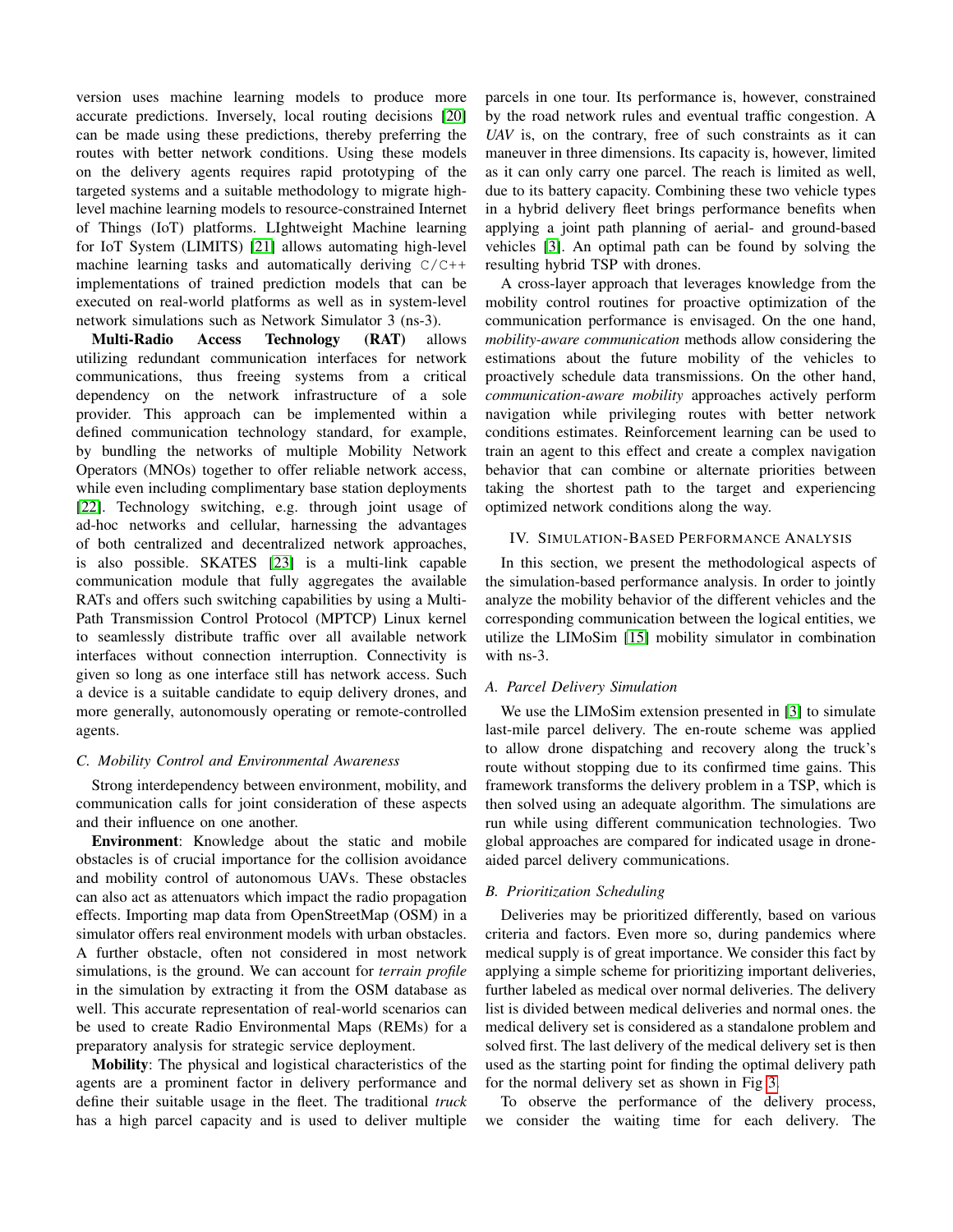

Fig. 3. Prioritization scheduling used for medical deliveries.



<span id="page-4-2"></span>Fig. 4. Map of the evaluation scenario: The Dortmund university campus. (Map data: © OpenStreetMap Contributors, CC BY-SA).

communication technologies are evaluated using performance metrics such as latency for responsiveness and PDR for reliability. The evaluations are performed within a suburban environment around a university campus. A map of the considered simulation scenario within LIMoSim is shown in Fig. [4.](#page-4-2)

<span id="page-4-3"></span>Tab. [III](#page-4-3) summarizes the key simulation parameters.

TABLE III DEFAULT PARAMETERS OF THE EVALUATION SETUP

| Parameter                  | Value                  |
|----------------------------|------------------------|
| Delivery sets              | 50                     |
| Deliveries per set         | 15                     |
| Medical Deliveries per Set |                        |
| UAV count                  | $\{0, 1, 2, 3, 4, 5\}$ |



<span id="page-4-4"></span><span id="page-4-1"></span>Fig. 5. The spatial distribution of the deliveries over the scenario. The Inter-Point Distance (IPD) of the deliveries being almost identical to the buildings' indicates an equal distribution of deliveries over the available buildings.



<span id="page-4-5"></span>Fig. 6. Influence of the fleet drone count over waiting time of delivery categories and delivery capacity.

# <span id="page-4-0"></span>V. RESULTS OF THE PROOF-OF-CONCEPT EVALUATION

In this section, we present initial results for the proof-ofconcept evaluation of different aspects of the overall delivery system. First, the characteristics of the delivery sets which were generated for the evaluations are analyzed in Fig[.5.](#page-4-4) The delivery distribution nearly overlapping with the buildings' shows the deliveries were equally distributed over the available possible recipients in the scenario.

#### *A. Capacity and Time Requirements*

The delivery performance with different fleet compositions ranging from only a truck to a hybrid fleet composed of a truck aided by up to 6 drones is shown in Fig. [6.](#page-4-5) The simple prioritization of medical deliveries shortens their waiting time by at least 50%. This, however, delays normal deliveries. In our case study, the noticed waiting time increase for normal deliveries is up to 30%. Furthermore, it shortens when an increasing number of drones is deployed to assist the truck and is almost compensated when six drones are used. This variation in waiting times suggests an increase in delivery capacity, which we illustrated in Fig. [6](#page-4-5) by analyzing the waiting time distribution with increased drone usage in the fleet. In our example, 80% of the deliveries can be completed in under 20 minutes when the truck is assisted by 4 delivery drones.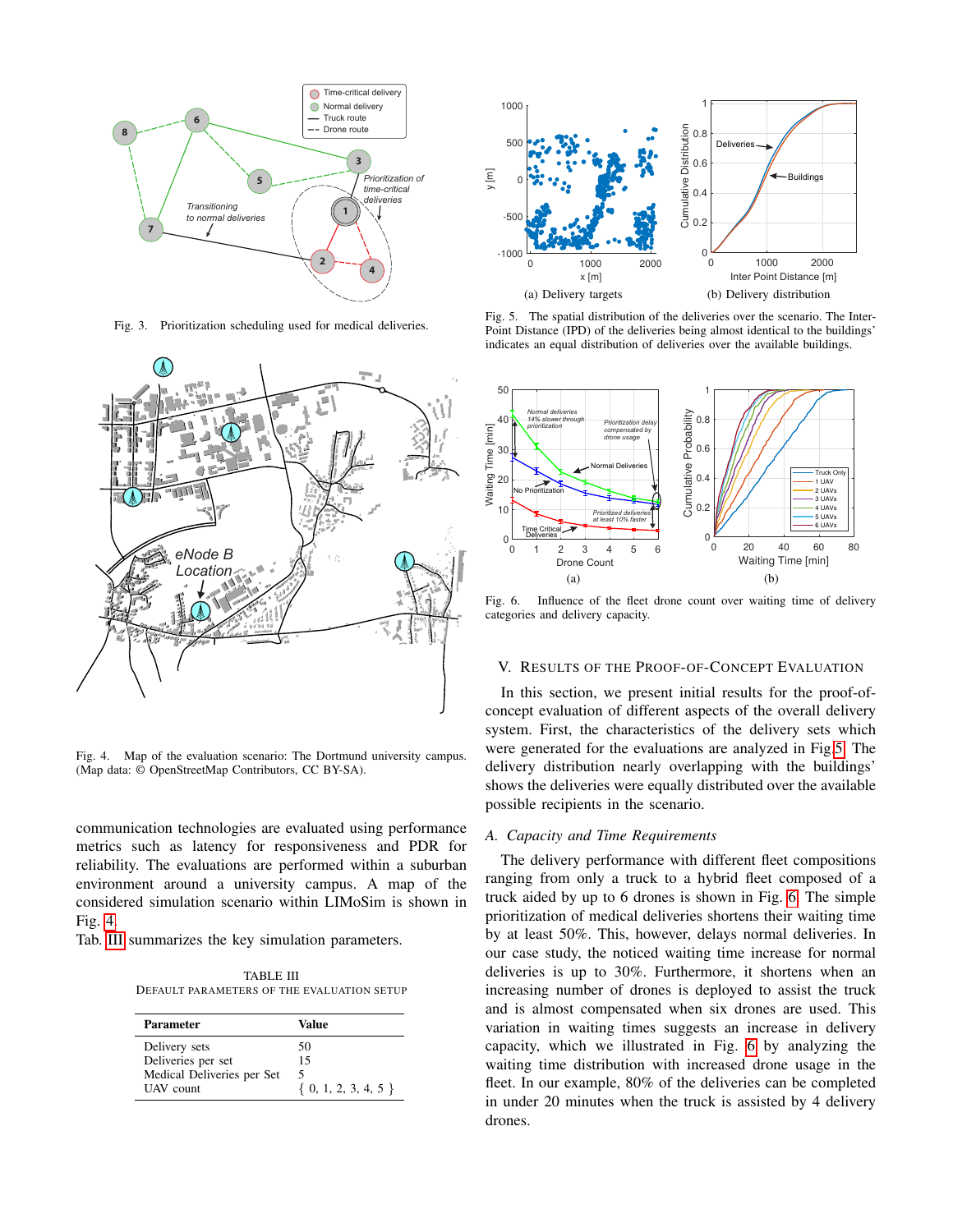

<span id="page-5-11"></span>Fig. 7. Comparison of end-to-end metrics for different networking approaches for the delivery fleet.

#### *B. Suitable Network Approaches*

Next, we compare centralized and decentralized approaches in their suitability for connecting the delivery fleet and in their satisfaction of the requirements presented in Sec. [III-B,](#page-2-3) for UAV applications and especially drone aided parcel delivery. These are a maximal delay of 50 ms and nearly 99% PDR. LTE is used as benchmark technology to represent *centralized* and coordinated medium access approaches. Cellular Vehicleto-Everything (C-V2X) and Wireless Access for Vehicular Environment (WAVE)-based IEEE 802.11p are used as representatives of *decentralized* medium access approaches. The simulated traffic is a 100 ms periodic transmission of 190 Bytes Cooperation Awareness Messages (CAMs) to the delivery truck.

The results for latency and PDR of the investigated communication technologies are shown in Fig. [7.](#page-5-11) It can be seen that each technology can provide robust communication links. Still, a higher latency can be observed in the centralized approach represented by LTE, which handles resource allocations centrally. The decentralized approaches, which implement direct medium access strategies, yield a smaller latency. The decentralized approaches also show more promising reliability with a PDR very close to 1. The direct transmission path between sender and receiver gives a higher probability for Line of Sight (LOS) situations than when using LTE, where the base station - the evolved NodeB (eNB) must be involved in the communication process. Newer LTE releases may however perform better in this regard. It can be further observed that C-V2X offers slightly better reliability than WAVE. This can be explained by the Semi-Persistent Scheduling (SPS)-based medium access which takes previous resource reservations into account to avoid resource conflicts in future reservation periods.

#### VI. CONCLUSION

In this paper, we elaborate on the potential of UAVs to help meet the surging demand brought about by the sanitary measures taken to mitigate the COVID-19 pandemic. We presented a system concept to enhance existing last-mile delivery services with drone usage using advances in various research areas. Within different case studies, we presented

our groundwork results of various system aspects, namely the delivery capacity gains deriving from the enhanced mobility that hybrid delivery fleets of aerial and ground vehicles offer and the network communications requirements to operate such a fleet. A simple scheduling strategy is used to prioritize time-critical deliveries such as medical goods, and its effects on overall delivery performance are observed. Furthermore, a comparison between centralized and decentralized approaches for communications between hybrid delivery fleet members is carried out. Similar to other services and applications (such as video conferencing), the unforeseen outbreak of the pandemic creates unexpected demands that will catalyze the development of solutions beyond the COVID-19 pandemic's scope. In future work, we will focus on the development of scheduling algorithms to better balance short waiting times for time-critical deliveries with minimal additional delay to the normal ones while using a small number of drones. The development of communication-aware-mobility strategies is also considered.

#### **ACKNOWLEDGMENT**

Part of the work on this paper has been supported by the German Federal Ministry of Education and Research (BMBF) in the project A-DRZ (13N14857) as well as by the Deutsche Forschungsgemeinschaft (DFG) within the Collaborative Research Center SFB 876 "Providing Information by Resource-Constrained Analysis", projects A4 and B4.

#### **REFERENCES**

- <span id="page-5-0"></span>[1] H. Menouar, I. Guvenc, K. Akkaya, A. S. Uluagac, A. Kadri, and A. Tuncer, "UAV-enabled intelligent transportation systems for the smart city: Applications and challenges," *IEEE Communications Magazine*, vol. 55, no. 3, pp. 22–28, March 2017.
- <span id="page-5-1"></span>[2] B. Sliwa, T. Liebig, T. Vranken, M. Schreckenberg, and C. Wietfeld, "System-of-systems modeling, analysis and optimization of hybrid vehicular traffic," in *2019 Annual IEEE International Systems Conference (SysCon)*, Orlando, Florida, USA, Apr 2019.
- <span id="page-5-2"></span>[3] M. Patchou, B. Sliwa, and C. Wietfeld, "Unmanned aerial vehicles in logistics: Efficiency gains and communication performance of hybrid combinations of ground and aerial vehicles," in *IEEE Vehicular Networking Conference (VNC)*, Los Angeles, USA, Dec 2019.
- <span id="page-5-3"></span>[4] V. Chamola, V. Hassija, V. Gupta, and M. Guizani, "A comprehensive review of the COVID-19 pandemic and the role of IoT, drones, AI, blockchain, and 5G in managing its impact," *IEEE Access*, vol. 8, pp. 90 225–90 265, 2020.
- <span id="page-5-4"></span>[5] C. C. Murray and G. A. Chu, "The flying sidekick traveling salesman problem: Optimization of drone-assisted parcel delivery," *Transportation Research Part C: Emerging Technologies*, vol. 54, pp. 86–109, May 2015.
- <span id="page-5-5"></span>[6] X. Wang, S. Poikonen, and ·. B. Golden, "The vehicle routing problem with drones: Several worst-case results," *Optimization Letters*, vol. 11, pp. 679–697, 2017.
- <span id="page-5-6"></span>[7] M. Marinelli, L. Caggiani, M. Ottomanelli, and M. Dell'Orco, "En route truck–drone parcel delivery for optimal vehicle routing strategies," *IET Intelligent Transport Systems*, 2018.
- <span id="page-5-7"></span>[8] 3GPP, "3GPP TR 36.777 - Study on Enhanced LTE Support for Aerial Vehicles," 3rd Generation Partnership Project (3GPP), Tech. Rep., Dec 2017, v15.0.0.
- <span id="page-5-8"></span>[9] 5GAA, "White paper: Making 5G proactive and predictive for the automotive industry," 5G Automotive Association, Tech. Rep., Jan 2020.
- <span id="page-5-9"></span>[10] Y. Zeng, Q. Wu, and R. Zhang, "Accessing from the sky: A tutorial on UAV communications for 5G and beyond," *Proceedings of the IEEE*, vol. 107, no. 12, pp. 2327–2375, Dec 2019.
- <span id="page-5-10"></span>[11] Y. Zhou, N. Cheng, N. Lu, and X. S. Shen, "Multi-UAV-aided networks: Aerial-ground cooperative vehicular networking architecture," *IEEE Vehicular Technology Magazine*, vol. 10, no. 4, pp. 36–44, Dec 2015.